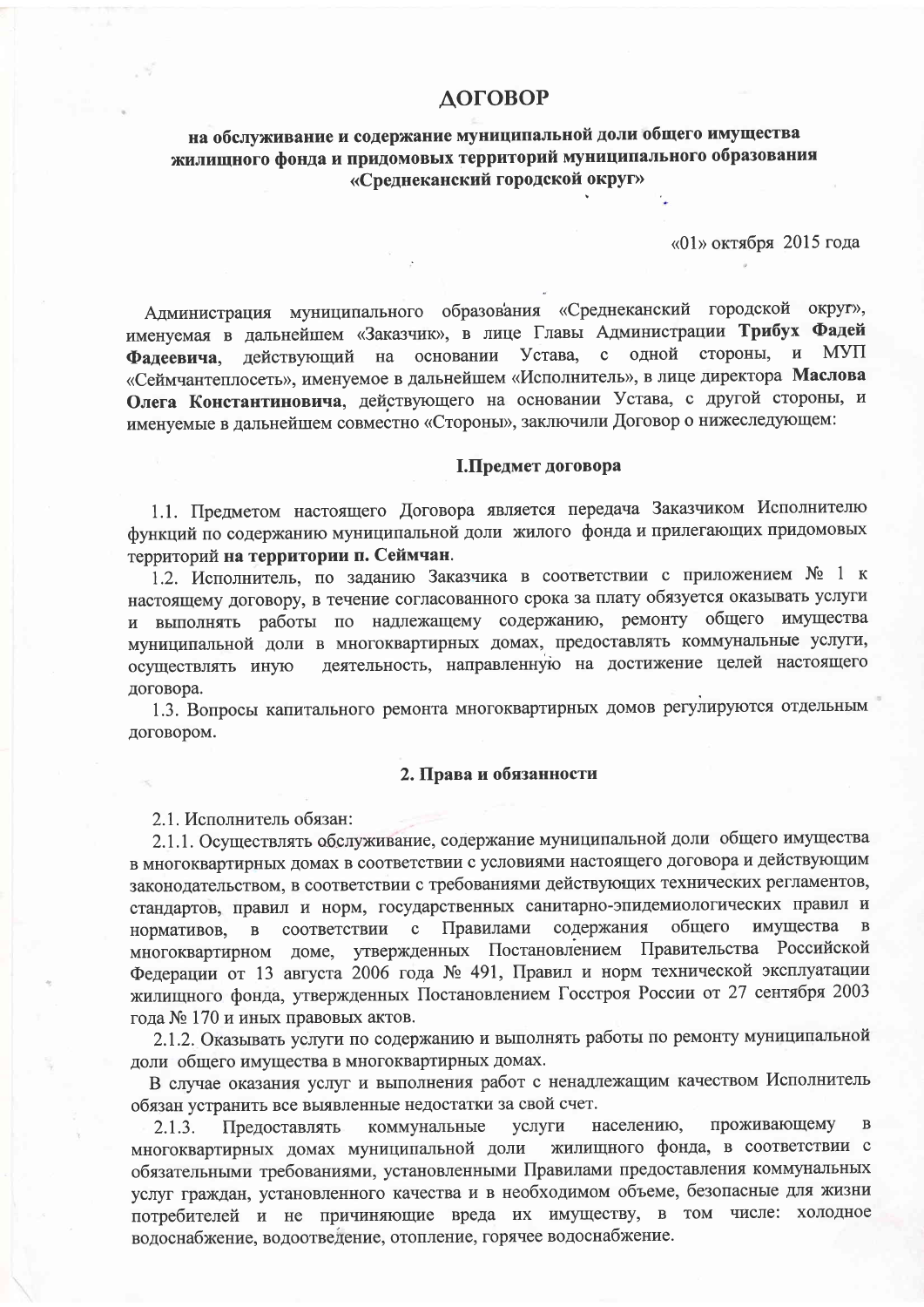2.1.4. Принимать плату за содержание и ремонт помещения, а также плату за коммунальные услуги от населения.

2.1.5. Собираемые платежи за найм использовать на содержание муниципальной доли общего имущества обслуживаемого дома.

2.1.6. Вести и хранить документацию, полученную от Заказчика, вносить в техническую документацию изменения, отражающие состояние дома, в соответствии с результатами проводимых осмотров совместно с представителем Заказчика.

2.1.7. Рассматривать предложения, заявления и жалобы населения, проживающего в жилищного фонда, вести их учет, многоквартирных домах муниципальной доле в принимать меры, необходимые для устранения указанных в них недостатков в установленные сроки, вести учет устранения указанных недостатков. Не позднее 3 рабочих дней со дня получения письменного заявления, информировать заявителя о решении, принятом по заявленному вопросу.

многоквартирных домах  $\overline{B}$ проживающее население, Информировать 2.1.8. муниципальной доле жилищного фонда о причинах и предлагаемой продолжительности перерывов в предоставлении коммунальных услуг.

2.1.9. В случае невыполнения работ или не оказания услуг, предусмотренных настоящим договором уведомить население, проживающее в многоквартирных домах в муниципальной жилищного фонда, о причинах нарушения путем размещения информации в лоле общедоступных местах.

Если невыполненные работы или не оказанные услуги могут быть выполнены (оказаны) позже, одновременно представить информацию о сроках их выполнения (оказания), а при не выполнении произвести перерасчет платы за текущий месяц.

2.1.10. В случае предоставления коммунальных услуг ненадлежащего качества, производить перерасчет платы за коммунальные услуги в соответствии с требованиями утвержденного постановлением коммунальных услуг, предоставления Порядка Правительства РФ от 06.05.2011 г. № 354.

2.1.11. В случае оказания услуг и выполнения работ по обслуживанию, содержанию и ремонту общего имущества в муниципальной доле в многоквартирном доме ненадлежащего качества, производить перерасчет за содержание и ремонт жилого помещения в порядке, установленном постановлением Правительства РФ от 13.08.2006 г. № 491.

многоквартирных домах  $\, {\bf B}$ населению, проживающему  $\, {\bf B}$ 2.1.12. Выдавать муниципальной доле жилищного фонда, платежные документы не позднее 10 числа месяца следующего за истекшим.

многоквартирных домах  $\overline{B}$ население, проживающее  $\mathbf{B}$ Обеспечить  $2.1.13.$ муниципальной доле жилищного фонда информацией о телефонах аварийных служб путем размещения объявлений в общедоступных местах (досках объявлений) и др.

2.1.14. Принимать участие в приемке индивидуальных (квартирных) приборов учета коммунальных услуг в эксплуатацию с составлением соответствующего акта и фиксацией начальных показаний приборов.

2.1.15. При проведении работ внутри жилого помещения согласовать с жильцом, проживающим в этом жилом помещении многоквартирного дома, время доступа в помещение или направить письменное уведомление о проведении работ внутри помещения.

2.1.16. При необходимости проведения капитального ремонта, направлять Собственнику предложения о проведении капитального ремонта общего имущества в многоквартирных домах.

им лицам документацию и 2.1.17. Предоставлять Заказчику или уполномоченным информацию, касающуюся обслуживания и содержания многоквартирными домами.

2.1.18. Передать Заказчику техническую документацию и иные документы, связанные с содержанием и обслуживанием муниципальной доли жилого фонда за 30 (тридцать) дней до прекращения действия настоящего договора.

2.2. Исполнитель вправе:

磊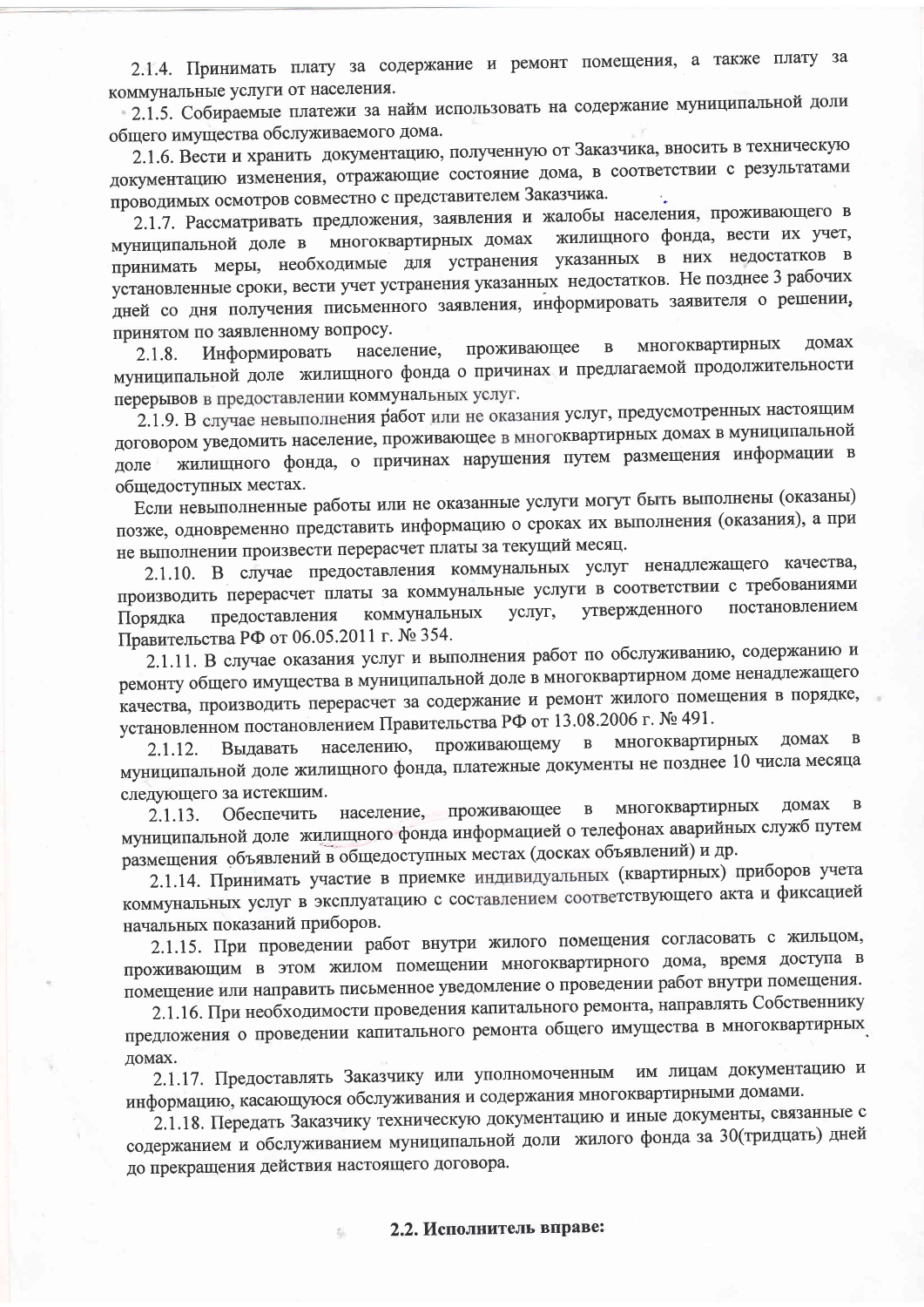2.2.1. Самостоятельно определять порядок и способ выполнения своих обязательств по настоящему договору.

2.2.2. При необходимости привлекать для выполнения работ (или оказания) услуг по содержанию и ремонту общего имущества в муниципальной доле в многоквартирном доме третьих лиц.

2.2.3. В порядке, установленном действующим законодательством, взыскивать с виновных сумму неплатежей и ущерба, нанесенного несвоевременной или неполной оплатой за выполненные работы и предоставленные услуги.

2.2.4. Осуществлять иные виды работ, связанные с обслуживанием муниципальной доли территорий, не предусмотренные настоящим многоквартирных домов и придомовых договором, за дополнительную плату, по предварительному согласованию с Заказчиком, о чем составляются дополнительные соглашения с предоставлением сметы.

## 2.3. Заказчик обязан:

2.3.1. Предоставлять населению информацию об установленных ценах и тарифах на услуги и работы по содержанию и ремонту муниципальной доли многоквартирных домов и жилых помещений в них. О размерах оплаты в соответствии с этими ценами и тарифами, об объеме, о перечне и качестве оказываемых услуг и выполняемых работ, а также о ценах и тарифах на предоставляемые коммунальные услуги и размерах оплаты этих услуг.

2.3.2. Предоставлять Исполнителю в течение 3-х дней сведения:

- о предоставлении жилых помещений гражданам по договорам социального найма, по договорам найма специализированных жилых помещений;

- о передаче помещений в многоквартирных домах в пользование (аренда);

- о передаче жилых помещений в многоквартирных домах в собственность граждан.

2.3.3. При обнаружении неисправностей общего имущества в муниципальной доле в многоквартирных домах сообщать об этом исполнителю.

2.3.4. При наличии незаселенных жилых помещений в муниципальной доле жилищного фонда вносить плату за содержание и ремонт, теплоснабжение, согласно экономически обоснованных тарифов.

# 2.4. Заказчик имеет право:

2.4.1. Осуществлять контроль за выполнением исполнителем его обязательств по настоящему договору, в ходе которого участвовать в осмотрах (проверках) общего в многоквартирных домах, присутствовать при имущества в муниципальной доле выполнении работ и оказании услуг Исполнителем, связанных с выполнением его обязательств по настоящему договору.

2.4.2. Привлекать для контроля качества выполняемых работ и предоставляемых услуг по настоящему договору сторонние организации, специалистов, экспертов. Привлекаемые для контроля организация, специалисты, эксперты должны иметь соответствующее поручение Заказчика, оформленное в письменном виде.

2.4.3. Требовать от Исполнителя возмещения убытков, причиненных вследствие выполнения либо недобросовестного выполнения им своих обязанностей по настоящему договору.

### 3. Расчеты по договору

3.1. Цена настоящего договора определяется как сумма платы за содержание и текущий многоквартирного дома, плату за ремонт общего имущества муниципальной доли коммунальные услуги, водоотведение производимую нанимателями, проживающими в многоквартирных домах в муниципальном жилом фонде.

3.2. Размер платы за содержание и текущий ремонт общего имущества муниципальной многоквартирного дома, коммунальные услуги рассчитывается по тарифам, доли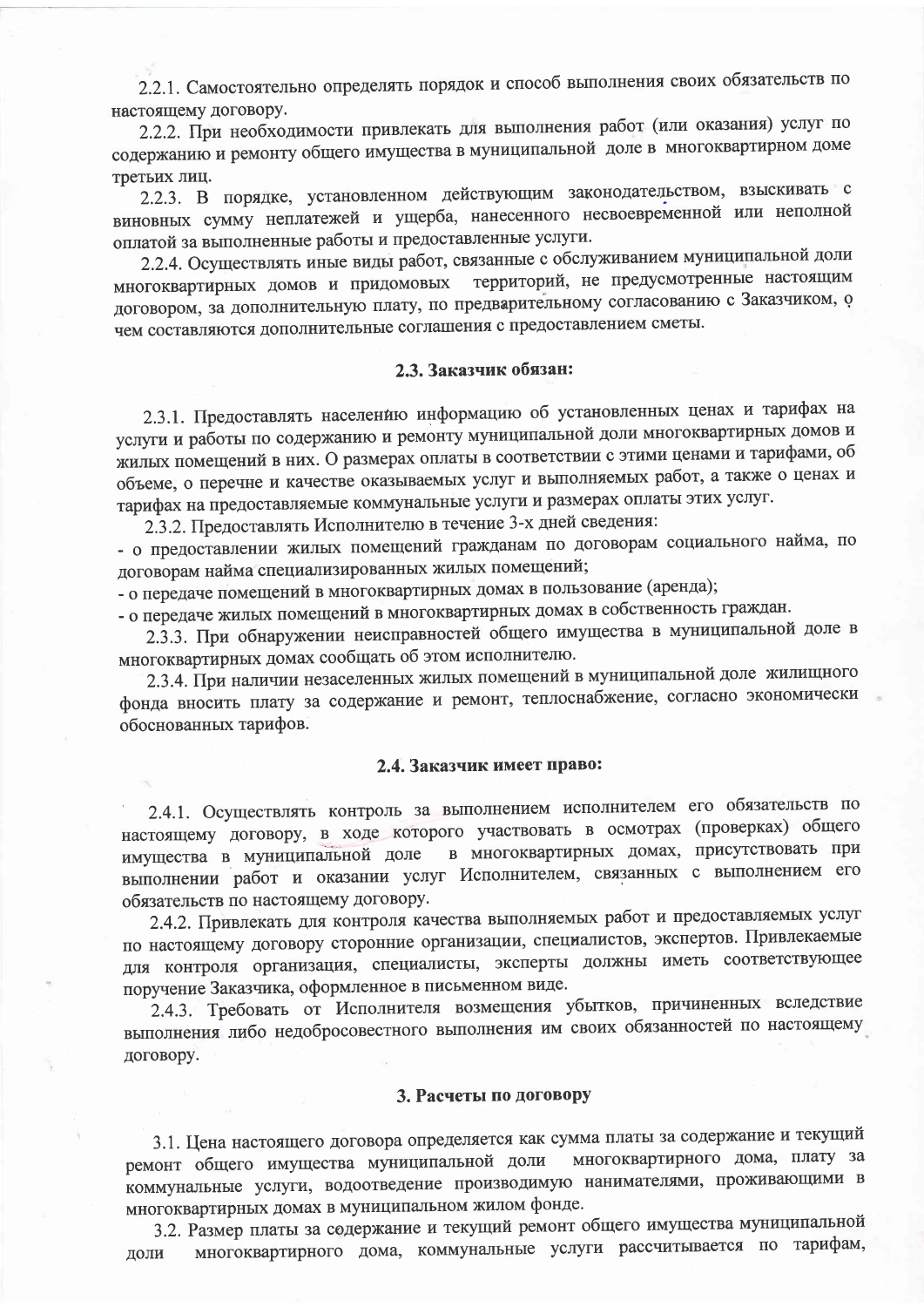установленным муниципальным образованием «поселок Сеймчан» в соответствии с действующим законодательством. В случае изменения в установленном порядке тариф оказываемые услуги Исполнитель применяет новые тарифы со дня вступления в силу соответствующего нормативного правового акта.

#### 4. Ответственность сторон

4.1. За неисполнение или ненадлежащее исполнение настоящего договора Стороны несут ответственность в соответствии с действующим законодательством РФ и настоящим договором.

4.2. Исполнитель, в соответствии с законодательством РФ, несет материальную ответственность в полном объеме причиненных Заказчику убытков (реального ущерба) его имуществу, явившихся причиной неправомерных действий (бездействий) Исполнителя и (или) его персонала при выполнении работ в рамках настоящего договора.

несет материальной ответственности и не возмещает 4.3. Исполнитель не Собственнику убытки, если они возникли в результате:

- умышленных действий лиц проживающих или использующих жилищный фонд, инженерные системы и нежилые помещения, входящие в его состав и прилегающие территории;

- грубой неосторожности данных лиц;

- аварий инженерных сетей или иного оборудования произошедших не по вине Исполнителя и при невозможности последнего предусмотреть или устранить причины, вызвавшие эти аварии.

### 5. Форс-мажор

5.1. Стороны не несут ответственность по своим обязательствам, если:

- в период действия настоящего договора произошли изменения в действующем законодательстве, делающие невозможным их выполнение;

- если невыполнение явилось следствием обстоятельств непреодолимой силы, возникших после заключения настоящего договора в результате событий чрезвычайного характера;

5.2. Исполнитель не несет материальной ответственности и не возмещает Заказчику убытки полностью или частично и не компенсирует причиненный реальный ущерб имуществу, если он возник в результате:

- стихийных бедствий: пожара, возникшего не по вине Исполнителя и не из-за нарушения им своих обязательств по настоящему договору; наводнения и др. стихийных бедствий, не характерных для данной местности и произошедших по независящим от Сторон причинам. - гражданских волнений, забастовок, военных действий.

5.3. Сторона, для которой создалась невозможность исполнения обязательств по настоящему договору, обязана немедленно известить другую сторону о наступлении и прекращении вышеуказанных обстоятельств. Надлежащим подтверждением наличия вышеуказанных обстоятельств и их продолжительности будут служить официально заверенные справки соответствующих государственных органов.

# 6. Срок действия договора

6.1. Настоящий Договор вступает в силу с момента его подписания Сторонами и действует до 31 декабря 2015 г.

6.2. Окончание срока действия Договора не освобождает Стороны от ответственности за нарушение его условий.

6.3. Настоящий Договор после истечения срока его действия может быть пролонгирован Сторонами на новый срок на тех же или иных условиях, но не более чем на 1 год в общей сложности, включая срок в п. 6.1. настоящего договора.

6.4. Условия пролонгируемого или вновь заключаемого Договора, выдвигаемые Заказчиком, не должны быть хуже условий, предлагаемых Заказчиком третьим лицам.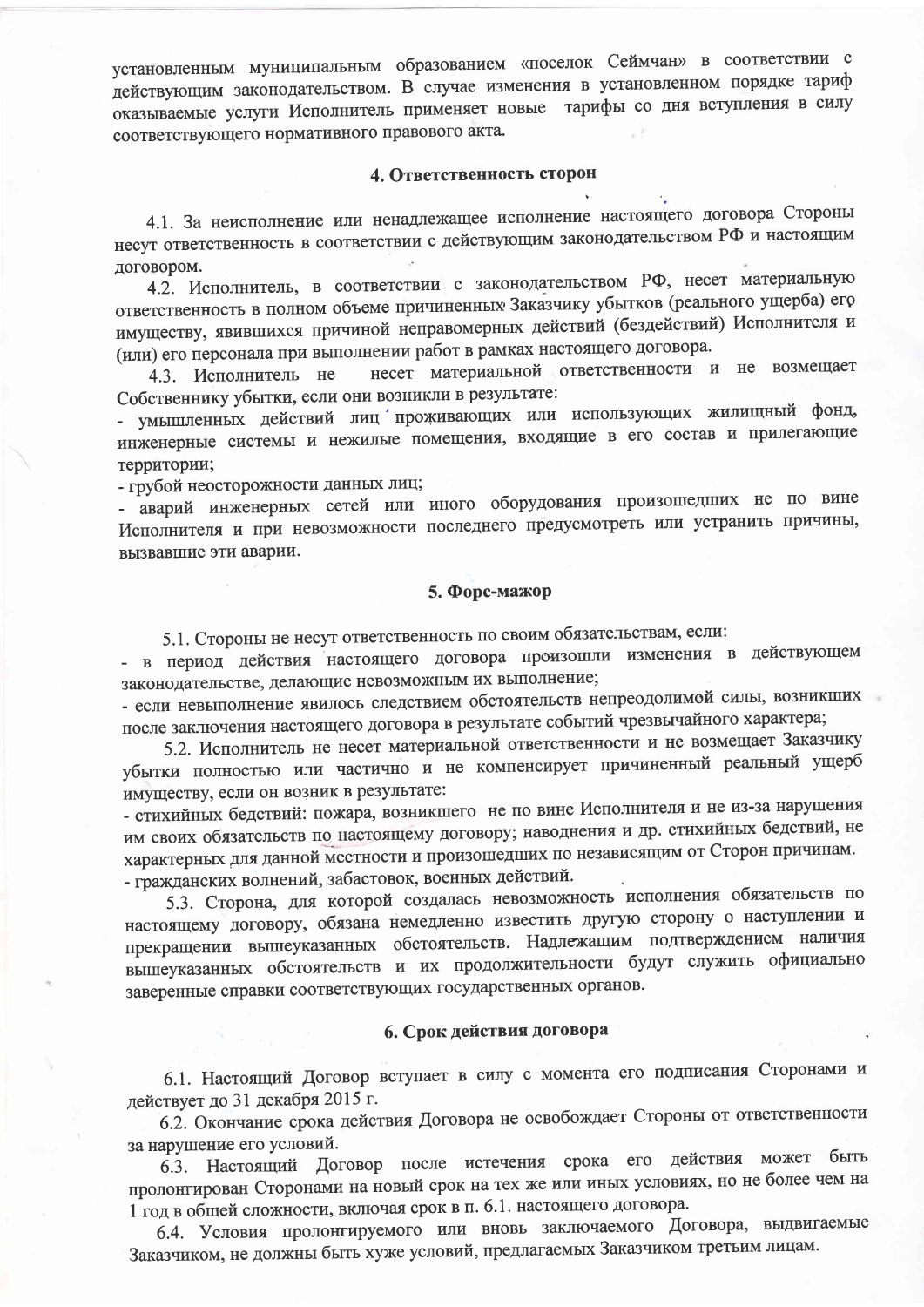6.5. Действие Договора автоматически прекращается при:

- ликвидации одной из его Сторон при отсутствии правопреемника;

- физическом разрешении обслуживаемого жилищного фонда при ЧС;

- других обстоятельств, предусмотренных законодательством для аналогичного вида договоров или обычаев делового оборота.

# 7. Изменение и расторжение договора

7 .1. Стороны имеют право по взаимному согласию досрочно расторгнуть или изменить настоящий Договор.

7.2. Настоящий Договор может быть расторгнут по инициативе Заказчика в случае:

- отчуждения ранее находящегося в его собственности помещения или вследствие заключения какого-либо договора (купли-продажи, мены, ренты) путем уведомления Исполнителя о произведенных действиях с помещением и приложением соответствующего документа.

Договор прекращается в случае ликвидации Исполнителя  $\overline{B}$ Настоящий  $7.3.$ установленном законом порядке, в связи с окончанием срока действия договора и уведомления одной из Сторон о нежелании его продлевать.

7.4. Любое изменение или расторжение настоящего договора возможно лишь после предварительного уведомления настаивающей на этом Стороны не менее чем за 30 календарных дней до даты предстоящего расторжения или изменения договора.

7.5. Любые договоренности сторон и изменения уровня обслуживания жилищного фонда, порядка и размера оплаты, иных вопросов взаиморасчетов должны быть оформлены в виде приложений к настоящему договору и подписаны представителями обеих Сторон.

7.6. Соглашение об изменении или расторжении договора заключается в письменной форме и подписывается уполномоченными представителями каждой из сторон.

#### 8. Разрешение споров

8.1. В случае возникновения споров, возникших в связи с выполнением обязательств по настоящему Договору, они разрешаются Сторонами путем переговоров.

8.2. В случае, если Стороны не могут достичь взаимного соглашения, споры и разногласия разрешаются в судебном порядке по заявлению одной из Сторон.

8.3. Все претензии по выполнению условий настоящего Договора (Акты о нарушении этих условий) должны заявляться Сторонами в письменной форме и направляться контрагенту заказным письмом или факсимильной связью. К претензии прилагаются подтверждающие ее документы (Протокол осмотра, Акты и т.д.), составленные с участием представителей Сторон (например Жилищной инспекции, Комитета ЖКХ и т.д.)

#### 9. Дополнительные условия

Договором, 9.1. Взаимоотношения Сторон, не урегулированные настоящим регламентируются действующим законодательством РФ. заключения Если после настоящего Договора в законодательном порядке будут приняты какие-либо нормативные акты, устанавливающие иные, чем предусмотренные Договором права и обязанности Сторон, продолжают действовать положения настоящего договора, за исключением случаев, когда в этих нормативных актах будет прямо установлено, за исключением случаев, когда в этих нормативных актах будет прямо установлено, что их действие распространяется на отношения, возникшие из ранее заключенных договоров.

9.2. Все Приложения и Дополнения к настоящему договору являются его неотъемлемой частью и должны согласовываться и подписываться уполномоченными представителями каждой из Сторон.

9.3. Настоящий договор составлен в двух экземплярах, имеющих одинаковую юридическую силу и хранящихся у каждой из Сторон.

К настоящему договору прилагается: